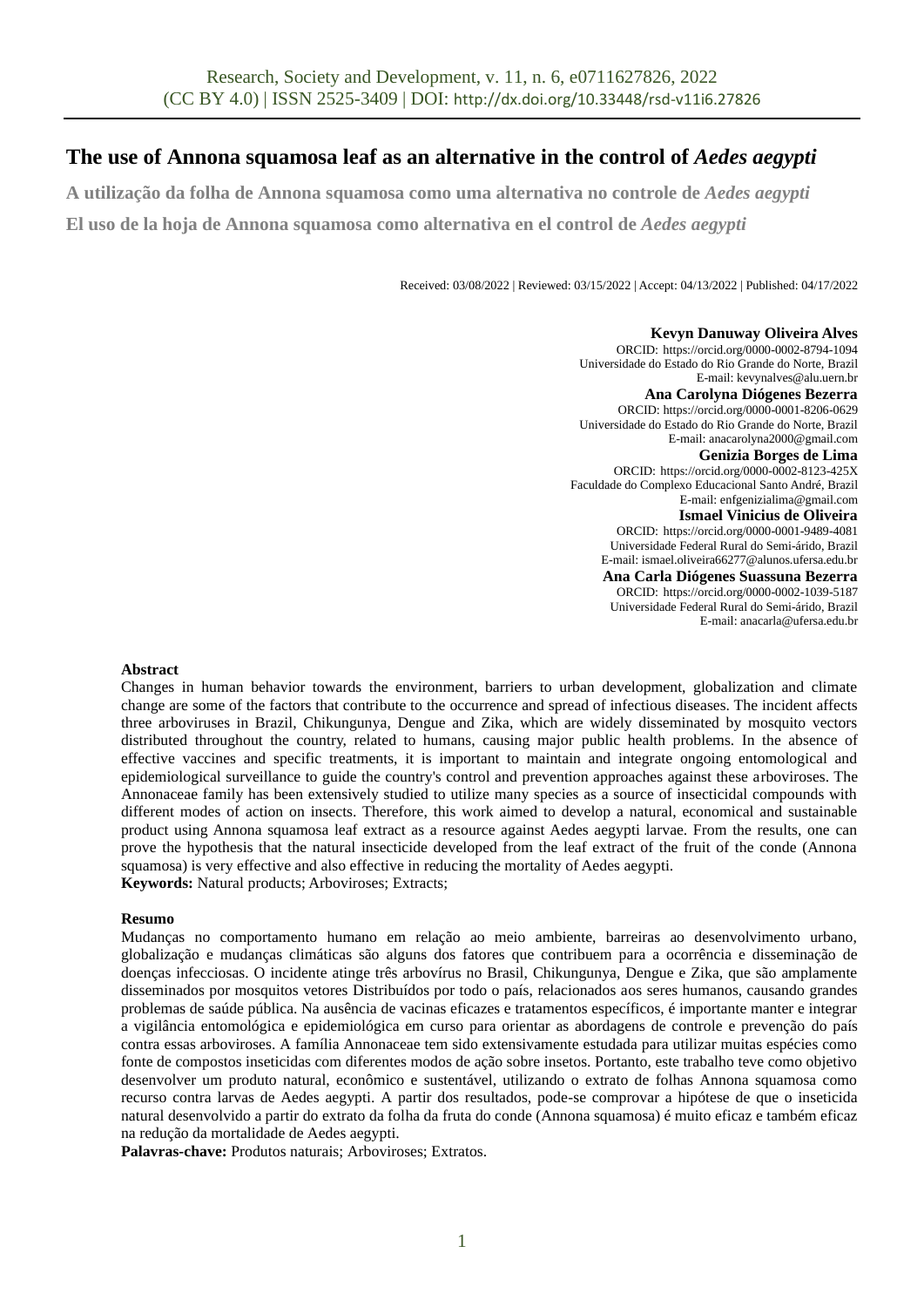### **Resumen**

Los cambios en el comportamiento humano hacia el medio ambiente, las barreras del desarrollo urbano, la globalización y el cambio climático son algunos de los factores que contribuyen a la aparición y propagación de enfermedades infecciosas. El incidente afecta a tres arbovirus en Brasil, el Chikungunya, el Dengue y el Zika, que son ampliamente diseminados por mosquitos vectores distribuidos por todo el país, relacionados con los seres humanos, causando importantes problemas de salud pública. A falta de vacunas eficaces y tratamientos específicos, es importante mantener e integrar la vigilancia entomológica y epidemiológica permanente para orientar los enfoques de control y prevención del país contra estas arbovirosis. La familia Annonaceae ha sido ampliamente estudiada para utilizar muchas especies como fuente de compuestos insecticidas con diferentes modos de acción sobre los insectos. Por lo tanto, este trabajo tuvo como objetivo desarrollar un producto natural, económico y sostenible, utilizando el extracto de hojas de Annona squamosa como recurso contra las larvas de Aedes aegypti. A partir de los resultados, se puede comprobar la hipótesis de que el insecticida natural desarrollado a partir del extracto de hoja del fruto de la oreja (Annona squamosa) es muy eficaz y también efectivo para reducir la mortalidad del Aedes aegypti. **Palabras clave:** Productos naturales; Arboviroses; Extractos.

# **1. Introduction**

Aedes aegypti (Linnaeus, 1762) is a viral vector that causes dengue, chikungunya, and Zika viruses (Vasconcelos, 2015). In the absence of effective vaccines and specific treatments, it is important to maintain and integrate ongoing entomological and epidemiological surveillance to guide the country's control and prevention approaches against these arboviroses.

A. aegypti mosquitoes have four biological stages: egg, larva, pupa and adult takes about 10 days to complete a cycle, the first three being aquatic. The eggs are white and, in the first 24 hours, will have a shiny black appearance; under adequate temperature and humidity conditions, their embryonic development is completed in 48 hours (Feitosa et al., 2017). Population control actions occur mainly in the larval stage, when it is most vulnerable.

The code fruit (Annona squamosa) belongs to the family Annonaceae, this is a family that deserves prominence for being currently the botanical family most studied and used for alternative pest control and are as Acentogenins, ie, the active ingredient found in the bark of the branches, roots and seeds of these plants of this family that shows the effect against pest insects. (Paz et al., 2018).

Therefore, this work aimed to develop a natural, economical and sustainable product using the leaf extract of the fruit of conde or pine cone (Annona squamosa) as a resource against Aedes aegypti larvae. From the results, one can prove the hypothesis that the natural insecticide developed from Annona squamosa leaf extract is very effective and also effective in killing Aedes aegypti.

## **2. Methodology**

To test the mortality of Aedes aegypti larvae, an extract of Annona squamosa leaves, commonly known as conde fruit, was used. For the preparation of the aqueous and ethanolic extracts, the leaves were collected for bioassays in Umarizal/RN at the cooler hours of the day, removed from the top of the plant and left to dry for 2 weeks.

For the extract preparation, an acrylic beaker with a movable blade fixed at the bottom was used, in which the harvested part was triturated. The grinding was done in different amounts of solute, using equal amounts of solvent for different extracts, 1 liter of distilled water for aqueous extracts and 500 ml of alcohol for ethanolic extracts. As recommended by (EMBRAPA, 2006), the aqueous substances were left to stand for 24 hours in a place without light, and then the ethanolic extract was left to stand for 120 hours for better extraction of active ingredients. After this period, the material is filtered and placed in a container. There were 3 replicates in the experiment, it is important to note that two experiments were performed for each control substance (Santos et al., 2012). The first is the indirect application and the second is the direct application of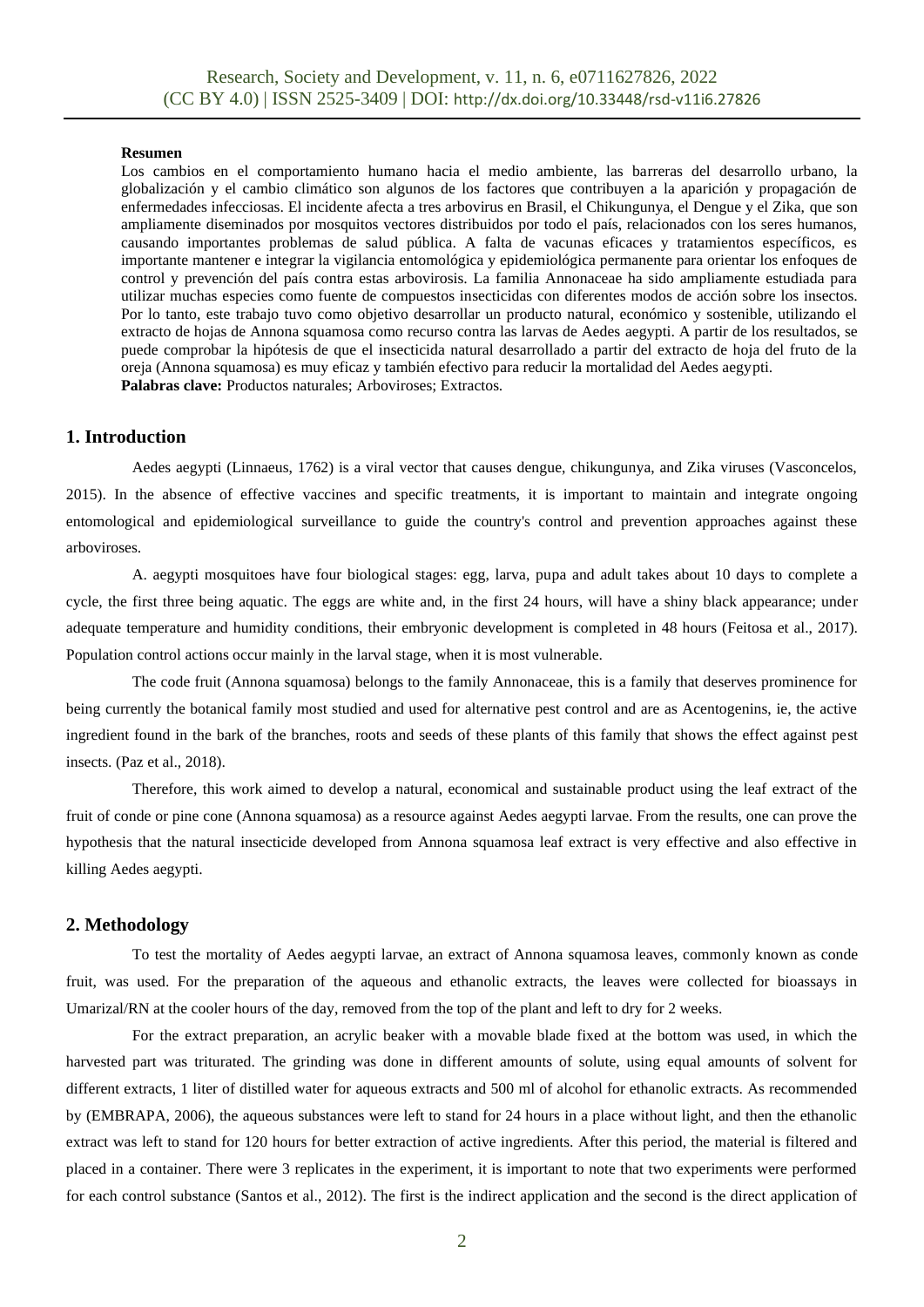the extract on Aedes aegypti larvae.

In the experiment, 4 containers were used to contain 40 Aedes aegypti larvae, and in each container 20 Aedes aegypti larvae were placed. In these containers 100 ml of distilled water and 10 drops of natural insecticide were placed, and the control group was distilled water. This is consistent with Cruz et al. (2012) for experiments testing larval mortality of Aedes aegypti. In the second experiment, 20 larvae and two well plates were used with 10 Aedes aegypti larvae on each plate. In the first plate, 10 Aedes aegypti larvae were distributed as one unit in each compartment and one drop of distilled waterbased extract was applied to each larva, and in the second container, one drop of distilled water was applied to each larva. Mortality/survival of the Aedes aegypti larvae was observed.

In experiments with ethanolic extracts with Aedes aegypti larvae, we used 4 containers to store 40 larvae. We put 20 Aedes aegypti larvae in each container, in which we put 100 ml of distilled water and 10 drops of natural insecticide, and a control group of 46% alcohol. In the second experiment, we used 20 larvae of the dengue mosquito and two well plates with 10 larvae in each plate. In the first plate, 10 Aedes aegypti larvae were evenly distributed in each compartment and one drop of ethanolic extract was added to each larva, and in the second container, one drop of 46% alcohol is dripped on each larva. Mortality/survival of dengue mosquito (Aedes aegypti) larvae was observed.

## **3. Results and Discussion**

Figure 1 represents the mortality rate in minutes with the test made with the ethanolic extract, figure 2 represents the mortality rate in minutes made with the aqueous extract.



**Figure 1**. It represents a direct application of insecticides on the adult larvae of the Aedes aegypti.

\* Mortality of Aedes aegypti larvae subjected to direct application of Annona squamosa extracts dissolved in 46% alcohol and distilled water. Source: Authors.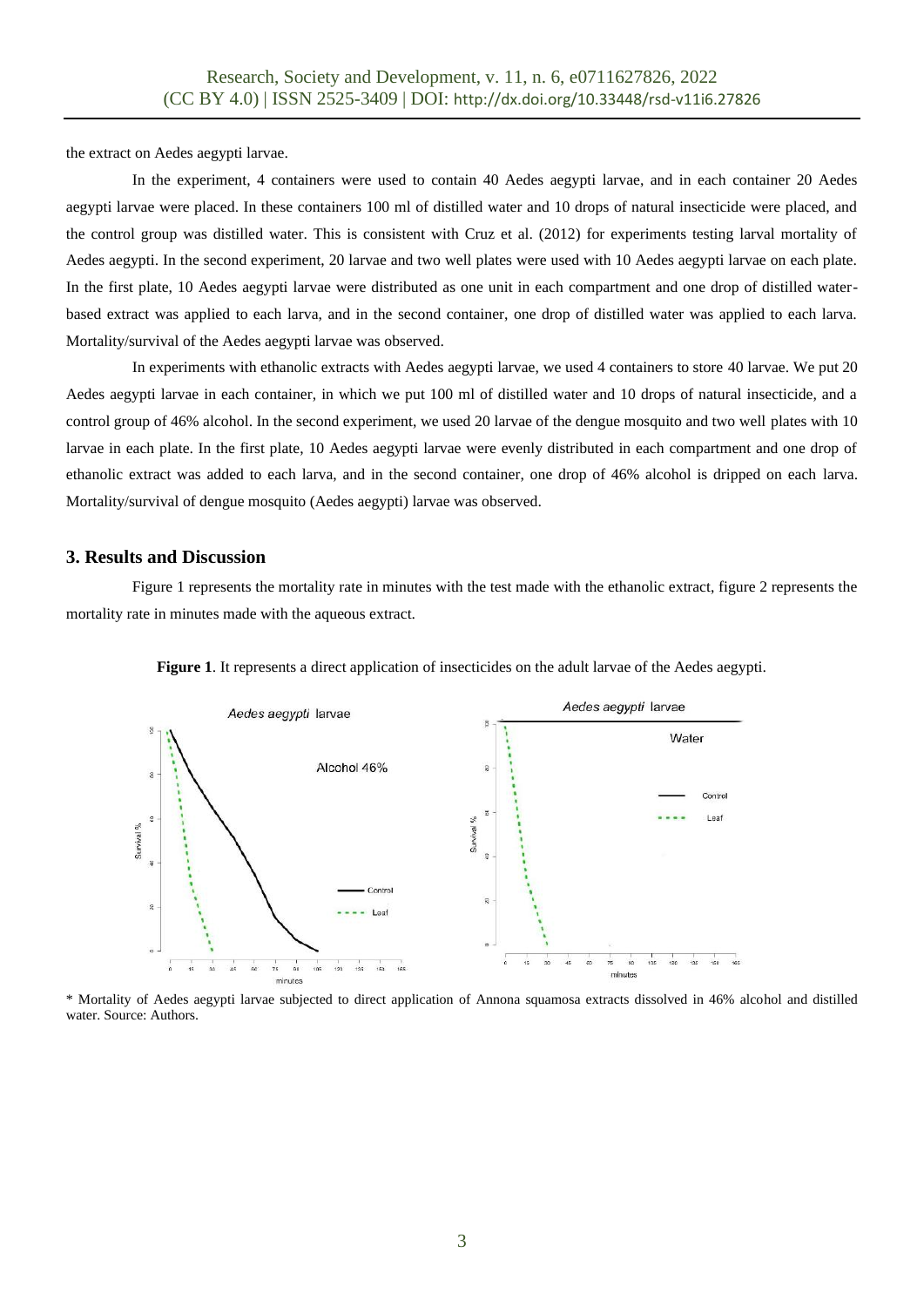



\* Mortality of Aedes aegypti larvae subjected to indirect application of Annona squamosa extracts dissolved in 46% alcohol and distilled water. Source: Authors.

Figure 1 shows that the insecticides had an average mortality time in yellow-fever mosquito larvae with aqueous extract in direct application of 30 minutes, in ethanolic extract of 30 minutes, the control had a mortality time of 1h45min.

Figure 2 shows that the insecticides had an average mortality time on Aedes aegypti larvae with aqueous extract in indirect application of 1h15min, in ethanolic extract of 60 minutes, the control had a mortality time of 2h15min. The result of the water mortality time shows the veracity of the insecticidal action in Annona squamosa leaf.

From the results, it was possible to prove the veracity of the hypothesis, that the natural insecticides developed from the extract of Annona squamosa leaves are very efficient, indicating that they are more effective than the industries in the question of mortality rates of yellow-fever mosquito larvae (Aedes aegypti).

Proving that Annona squamosa also has the component Acetogenin which constitutes a class of promising natural products as prototypical insecticidal agents, being found in the barks of branches and roots, roots and especially in the seeds of plants of the Annonaceae family (Bermejoet al., 2005; Castillo-Sánchezet al., 2010).

The insecticidal activity is due to the presence of the substance Acetogenins that act in the mitochondria, inhibiting NADH -ubiquinone and oxidoreductase, hitting the metabolism, causing insect death (Zafra-Poloet al., 1996; Lümmen, 1998).

## **4. Conclusion**

Bioinsecticides made from Annona squamosa leaves have proven to be very effective in combating yellow-fever mosquito larvae. The use of this natural insecticide is effective, bringing benefits to the population, since sweetsop based natural insecticides are naturally bioactive and show cytotoxic activity. The use of natural pesticides is an alternative when related to the use of synthetic chemicals for the same purpose, because the developed product becomes more economical and accessible than synthetic pesticides, besides contributing to human health.

# **References**

Belmain, S. R., Neal, G. E., Ray, D. A. & Golob, P. (2001) Insecticida e toxicidade de vertebrados associada a etnobotânicos utilizados como protectores póscolheita no Gana. Toxicologia Química e Alimentar. 39, 287-91.

Bogorni, P. C. & Vendramim, J. D. (2003). Bioatividade de extratos aquosos de Trichilia spp. sobre Spodoptera frugiperda (J.E. Smith) (Lepidoptera: Noctuidae) em milho. Neotrop. entomol., Londrina. 32, 665-9.